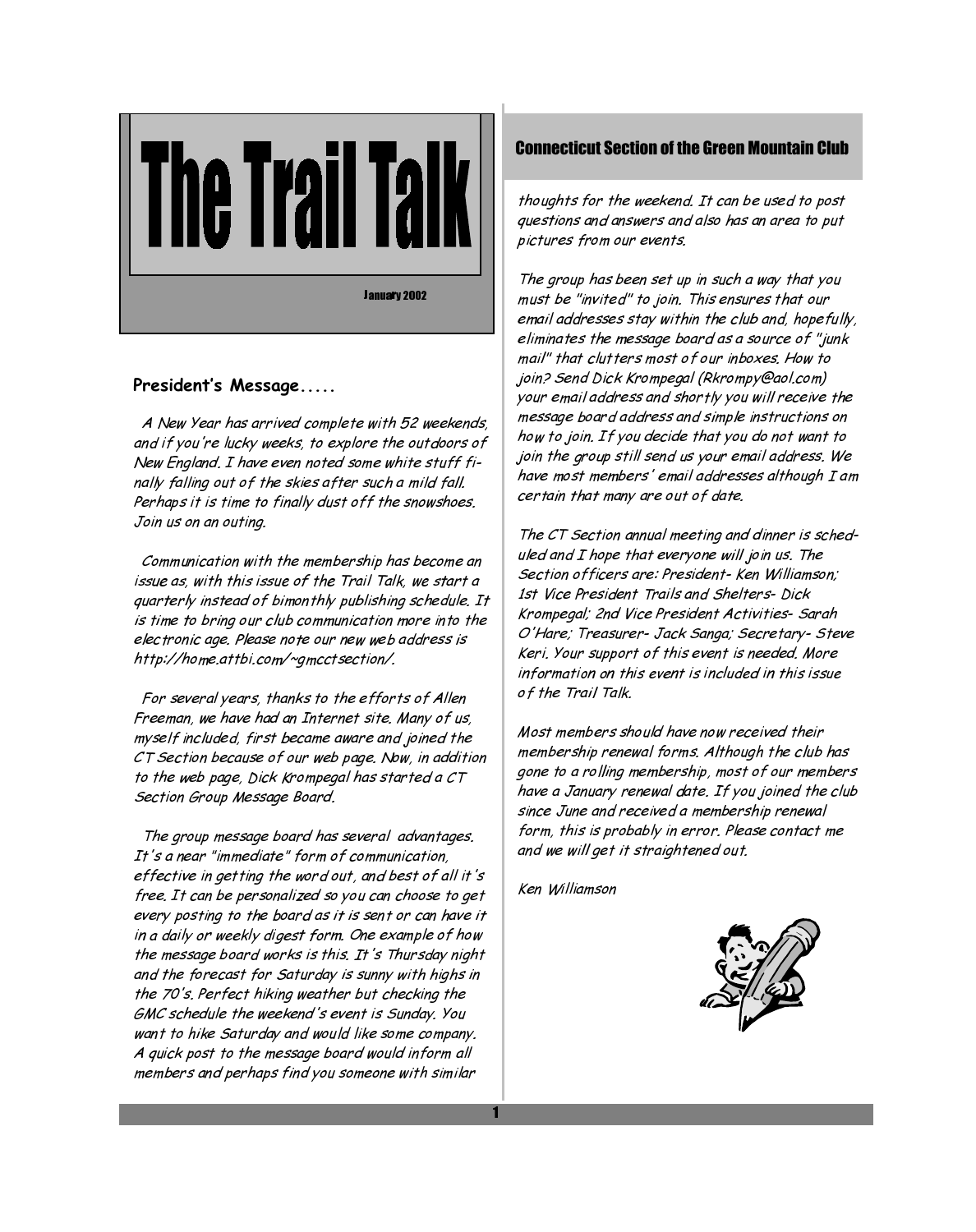#### **The Trail Talk**

#### **Backpack on AT in New York November 10, 11**

After a slight delay in shuttling cars,<br>We had managed to get going on our 20 plus mile hike over a two-day period. The five of us, Mandy, Kati, Jeremy, Mojo (the black lab) and myself headed out of Elkspen trailhead lot in Arden, NY going south on the AT, with a funny feeling that we probably would be rolling into Wild Cat Shelter near sundown.

 The first day contained a number of ups and downs with mostly rocky terrain and  $\boldsymbol{\mathcal{U}}$  slippery dead leaves as we



all got a major cardiovascular workout and a surprisingly assortment of views to our east, south, north and occasionally west. Even though most of the leaves had turned completely dead, there

was still speckles of yellows, lime greens, reds and patches of burnt oranges scattered throughout the mountainsides that glistened in the warm sun as we spent a fair amount of time absorbing the surrounding landscape and listening to the sound of the wind

rustling through the tree tops. This first day did contain a few challenges that we stepped up to tackle successfully. It was good that we all had some form of backwoods skills and much common sense to communicate and help out.

 Heading towards our destination, we passed at least 15 other hikers. We got into the shelter site just around sundown, and using the remaining daylight, set out to find a water source, since the brook was dried up and the water pump that the description in the book said was located there, had been removed last year according to the deer hunter we ran into, or should I say scared the ba-jee-bees out of us.

 Luckily, after following the dry brook for a while, we located a puddle that we filtered from. One of us was able to get a tent up before complete darkness settled in, and the rest of us set up our sleeping gear inside the shelter which was nicely equipped with special necessities such as candles, log books(which stated water shortage problems in the area), foodbag pegs, stairs, plenty of space and a roof and sides in great condition. We basically ate supper, chatted and then crashed out about 7pm, exhausted from a hard day.

I woke the following morning before

sunrise in hopes of spotting black bear which are abundant in the area, but didn't see any. So I made some coffee, climbed a hill and watched the sun break over the burnt orange mountainside as the landscape sparkled to life. What calmness came over me. Around 7am we had breakfast, packed up our gear and headed south on the AT over the Catrocks and Pinnacles towards Mt. Peter. Our second day of hiking entailed a fairly easy and quick pace with the miles just going by as we skirted across the near flat ridge containing Mt. Peter, Bellvale Mt., Furnace Brook Ravine and Mt. Prospect at @1500' with numerous 360 degree views including Greenwood Lake, Warwick Mt. and Taylor Mt. to the west, with the winds almost blowing us over.

 As we came to the NY/NJ stateline on the AT, we followed the stateline trail east down to our carspot in the lot below the ridge, drove back to Arden, thanked the troops for a good job and making it to the frontline without any casualties, and said our good-byes. Until next time, Happy Trails!!

Hikers: Mandy, Kati, Jeremy, Mojo Leader: Steve Keri

#### **Sessions Woods November 17**

Eight GMCers plus two people from the joint AYH hike enjoyed a fine 5 miles circular hike through Sessions Woods



and the Tunxis Trail. Sessions Woods maintains various demonstrations to illustrate wildlife management practices for large tracts of land such as parks, state forests and private properties. In ad-

dition there are outstanding vista such as the summer house and the firetower. At the Beaver Pond at the top of the hill were some ducks and geese but no beaver. Later, we stopped for lunch in a sunny spot on the blue trail and enjoyed Jack's delicious brownies.

Hikers: Richard and Leslie Chandler, Dick Krompegal, guest Laura Miller who found us on the Internet, Sarah O'Hare, Jack Sanga, Bob Schoff, Ken Williamson

Leader: Marge Hackbarth

 $\overline{2}$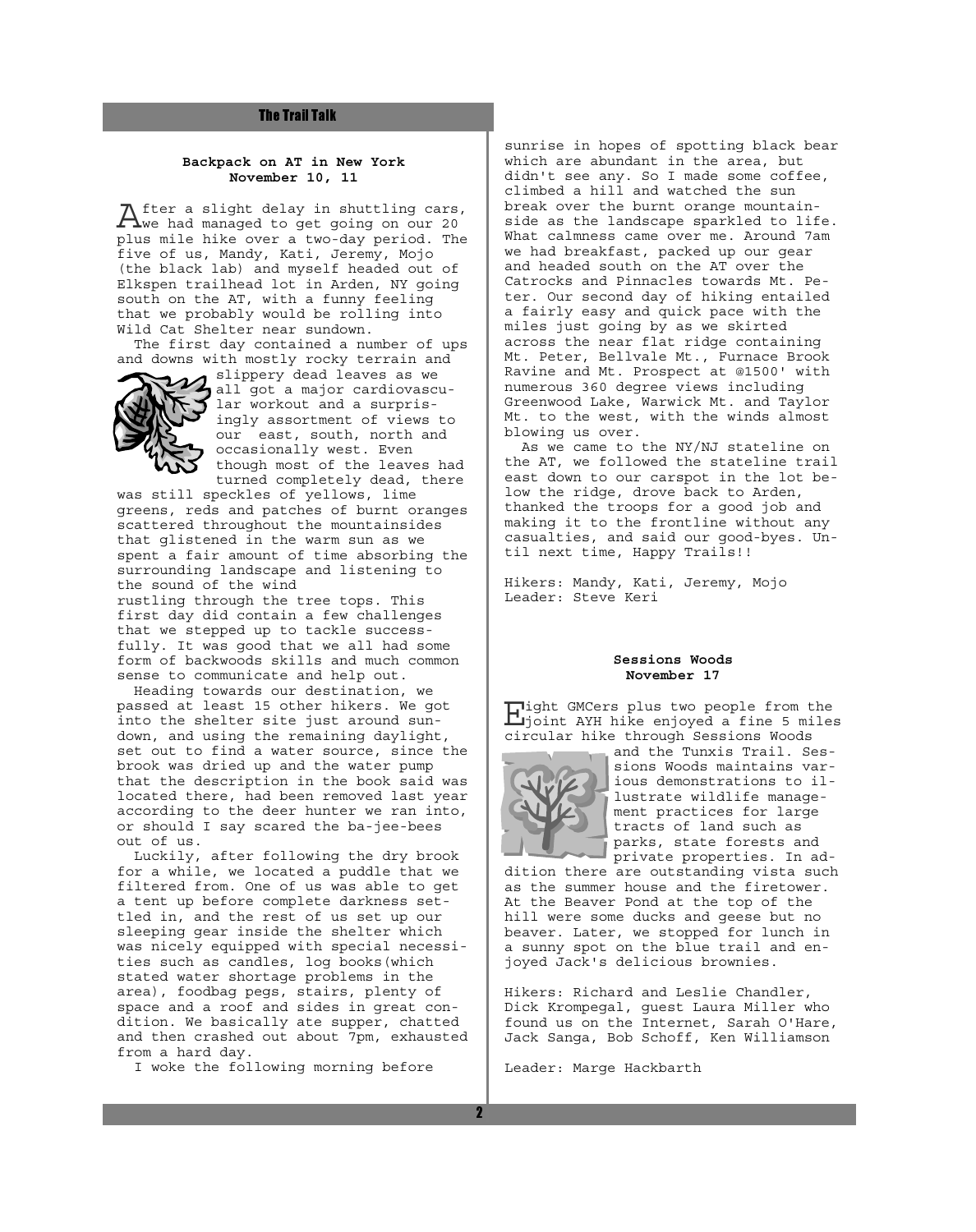#### **Meadow Woods November 25**

Meadow Woods is a Nature Conservancy Preserve whose trails link up with trails through Canfield Woods. We began our hike following faded and poorly blazed markings through Meadow Woods. The blazes were few and far between, which made for some confusion and resulted in frequent backtracking. Once we entered the Canfield Woods area the trail markings improved greatly. However, these blazes were painted metal strips nailed to the trees. Each and every one showed evidence of gnawing. We speculated on which animal did this, unanimously deciding on the porcupine.

 The 323-acre natural area was particularly pretty with the woods laced with stone walls. The hike was planned for a 3-4 mile walk but we ended up hiking about five miles.

Hikers: Marge Hackbarth, Bob Schoff, Ken Williamson, Lora Miller, Rosemary Miller, Sarah O'Hare

#### **River Highlands Park December 16**

An afternoon hike brought together<br>Seven members to explore newly constructed trails in Cromwell. Following the white blazed main trail we walked along a 100' high bluff with spectacular Connecticut River views. This section of trail ended at the edge of the River Highlands Country Club, where we stopped for snacks. Retracing our



steps along the bluff, we then followed the yellow blazes, taking us steeply down to a winding brook which emptied into the river. This streamside trail brought us to the canoe camping area which was strewn with trash and flot-

sam. We explored the river's edge, with Jimmy finding a few treasures worthy of a young boy's interest.

 On our return to the cars we followed the streamside trial, which took us into an area that had become a biker's playground. Homemade bridges

#### **The Trail Talk**

and ladders had been constructed for the riders' challenge. The enticement was too much for many of us who just had to climb on them. Jimmy had discovered that even grown men (and women) enjoyed being a child again!

 Our three mile hike finished, we went to Sarah's house to feast on holiday hors d'oeuvres, libations and dessert. Jimmy was quite content to roast a hotdog in the fireplace and had his fill of cookies. Quite a change from the usual post-hike pizza!

Hikers: Dick Krompegal, Jim Robertson, son Jimmy, Ken Williamson, Regina and Dave Chatel, Sarah O'Hare

#### **New Year's Hike December 31, 2001 - January 1, 2002**

I ast time I talked to Ken (the usual<br>
lleader for this annual event) there were supposed to be 5 people on this glorious overnight expedition. For those of you who have never attended one of these marvelous winter campouts here is how it is supposed to work. We hike up on Dec 31st, in the afternoon. We arrive at Bond(or now Brassy Brook) shelter, make camp, have supper and generally while the night away. Around 10:30 pm, our fearless leader usually shames us out of nice warm sleeping bags and into ice cold boots (brrr) and we make the 1.5 mile trek up to the top of the mountain. We arrive, celebrate New Years, by shivering, and then saunter (or race) back down to our now cold sleeping bags. Some years we have seen fireworks lit by other towns. From the highest peak in CT we can see both Mass. and NY.

 Once back at camp, someone without frozen fingers usually gets a stove going, we have something hot, like coffee, tea, chocolate, rum toddies, whatever is handy. Get back to our sleeping bags, and hibernate until about 6:30 am. We pack up, and head for McDonalds and have a hot breakfast. The choice of restaurants is severely restricted on New Years day at 8:00 am in the morning.

 This year our normally intrepid leader called at the last minute and dumped everything into my lap. No problemo. At this point it looked like just Steve Keri and Olivia Sanga and me (Jack Sanga) were going. Steve was going to take the AT in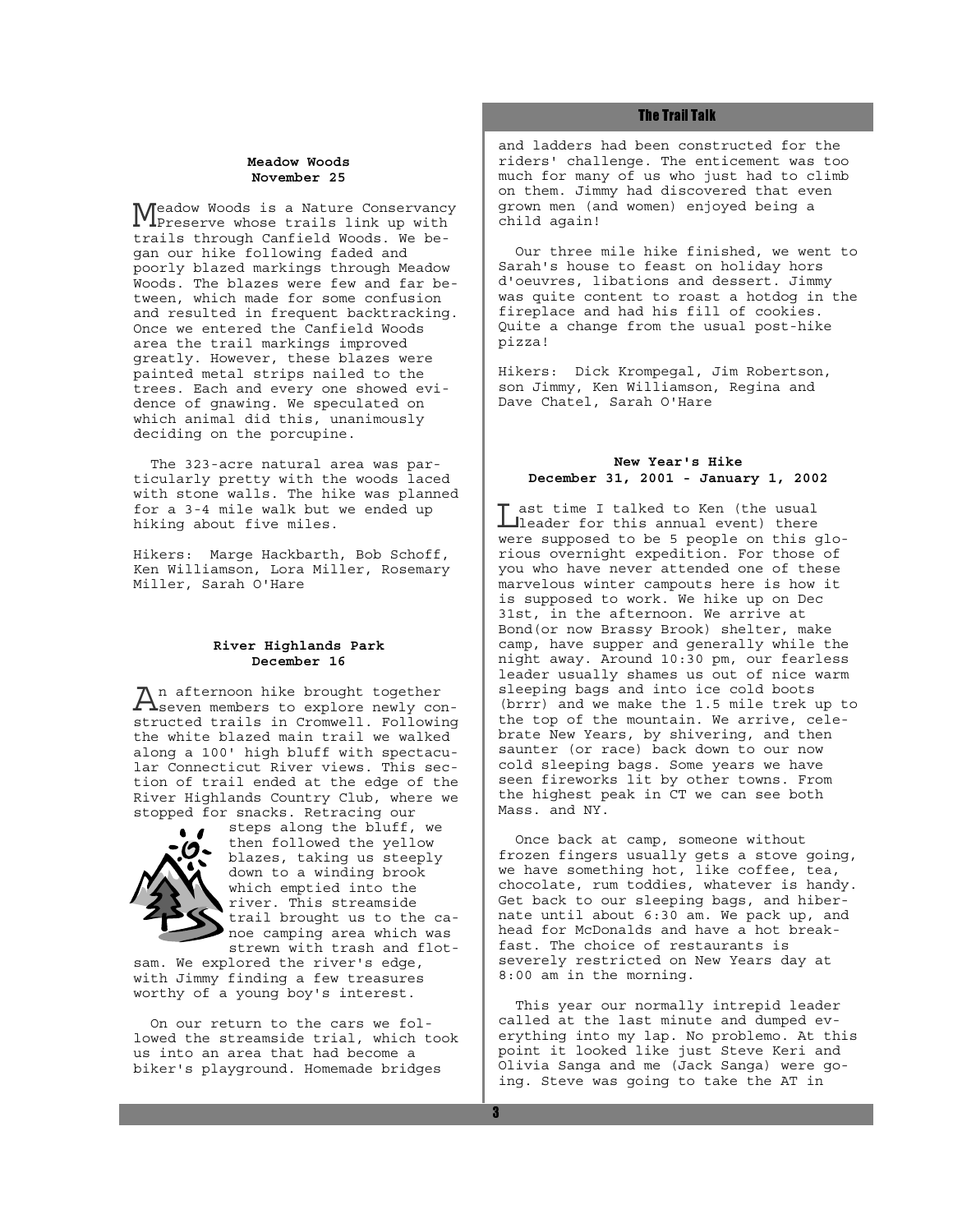#### **The Trail Talk**

over Lions Head. He wanted to do some miles. Olivia (my 8 year old daughter) and I decided to take the Undermountain trail. Mostly I decided that, since dear old dad was lugging two sleeping bags, a tent big enough for 3 people, a space heater (christmas present ), all the food and necessities.

We arrived about 1:30 in the afternoon, and Steve arrived about 1:35. Olivia and I set up our tent. Steve elected for the shelter. About 2:00 we had lunch and then Olivia and I retreated to our tent. It was nice and warm as the sun was shining. The tent had the oven effect going. We played word games, "Guess Who" which is like 20 questions and finally the "States Games". I was busy regaling Olivia about how tough it would be to get up at 10:30 and hike to the top of the mountain. We had a 5 cent bet as to whether she would do it or not.

 Anyway around 5:00 pm, we're bored. Olivia suggested we go to the top of the mountain and celebrate New Years Italian style. Since Italy is exactly 6:00 hours ahead. We would get the top around 6:00 pm. and celebrate as though we were in Italy. Steve and I thought this was a marvelous idea. We hike to the top. Get there around 5:57 and celebrate. The temperature was probably about 20 degrees at this point, and there was probably a 10 mph wind at the top. We had a light stick which Olivia activated (in lieu of fireworks). While we were at the top we watched the moon rise. It wasn't quite full, but it was very bright. Have I mentioned there was about 2 inches on snow on Bear Mountain.

 Headed back to the shelter and we had supper. Olivia dropped off about 8:00 and I soon followed. I woke up around 5:30 am and learned some new words from Steve who was (calmly?!!) remarking on the temperature. It was a balmy 8 degrees and all his water had frozen solid. Next time any of you see Steve, be sure to comment on how well his new winter stove worked.

 Both Olivia and Steve mentioned hearing gunshots at night. I being the vastly more experienced winter camper informed them that these probably weren't gunshots, but were trees exploding from the severe cold. This didn't cheer them up as much as I had thought it would.

 On the hike down the mountain we all commented on why these highly informative, extremely entertaining social events aren't better attended every year. This question stumped us for quite a while. In fact we still haven't quite figured it out. However, we do have some suggestions for future years.

1) Hold it at Springer Mtn in Georgia (or somewhere further south) 2) Hold it in July 3) Perhaps stay at a Bed and Breakfast and have a night hike to the top and back to a warm bed

 If anyone else has positive or constructive comments please see Ken Istayed-home-and-drank-warm-mulled-wine Williamson.

Intrepid adventurers were Olivia Sanga, Steve Keri and Jack Sanga.

Hiking in the mountains is a natural high!

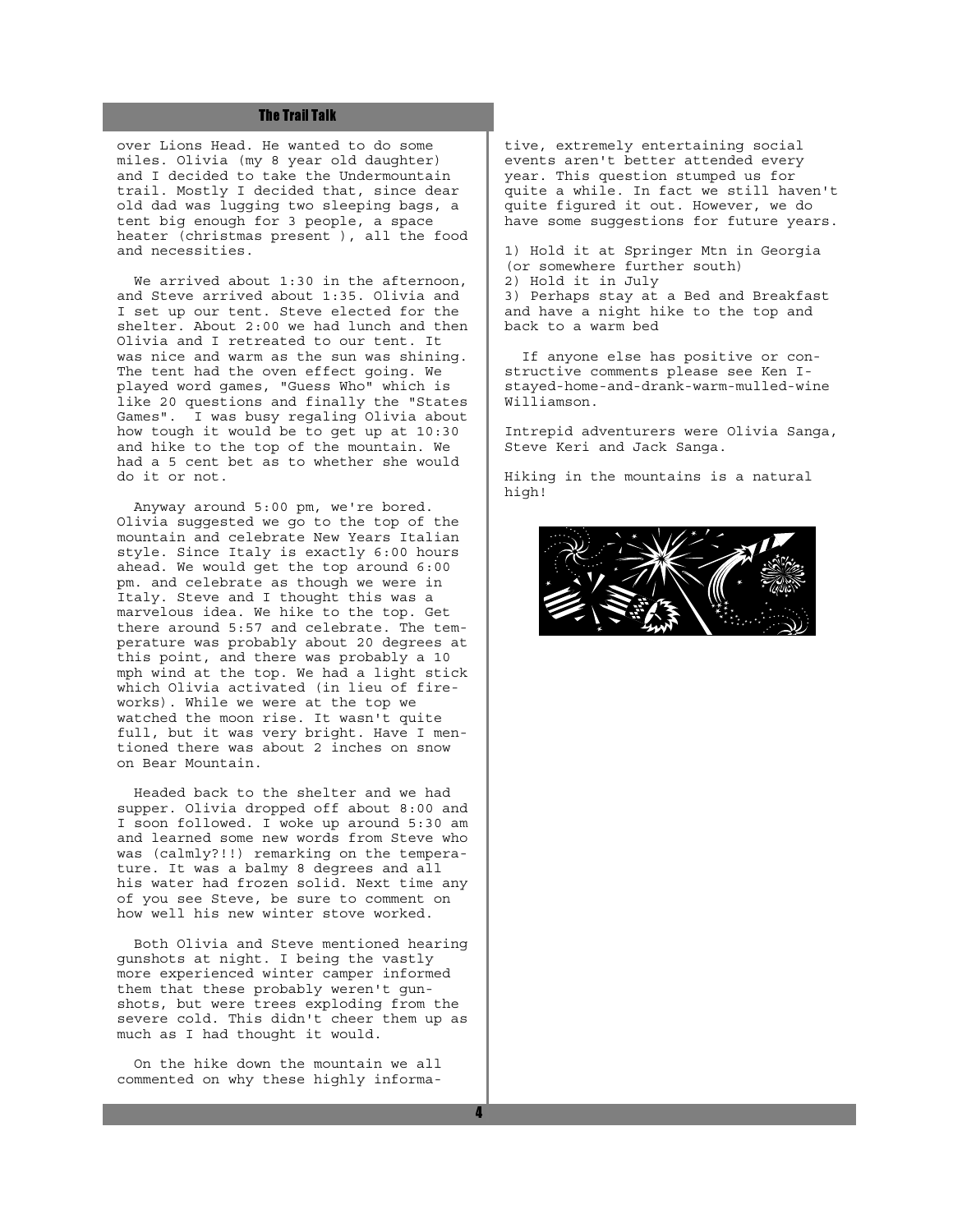# G.M.C. Conn. Section Annual Meeting & Dinner

Saturday March 9, 2002

Polish American Club of Newington 140 Wilson Ave. Newington, CT 06111

## Schedule:

- 5:00 p.m. Social Hour, with BYOB permitted 6:00 p.m. Dinner 7:00 p.m. Business meeting 7:30 p.m. Guest Speaker – Dave Hardy, Director of Field Operations for the GMC
	- \*\*\*Dave will have a slide presentation and talk about his updated edition of 50 Hikes in Connecticut, due out this spring.\*\*\*

Reservations must be in to Sarah O'Hare by March 1



| • The price for the dinner is \$11.00 per person.<br>The deadline for reservations is March 1, 2002.<br>form to: | Please make check payable to CT Section - GMC and mail check and this reservation<br>Sarah O'Hare, 111 Highland Street, Wethersfield, CT 06109 (860) 563-7018 |               |
|------------------------------------------------------------------------------------------------------------------|---------------------------------------------------------------------------------------------------------------------------------------------------------------|---------------|
| Name                                                                                                             | Phone number                                                                                                                                                  | email address |
|                                                                                                                  |                                                                                                                                                               |               |
|                                                                                                                  |                                                                                                                                                               |               |
|                                                                                                                  | Total enclosed = No. persons $X \approx 11.00 = 5$                                                                                                            |               |
|                                                                                                                  |                                                                                                                                                               |               |